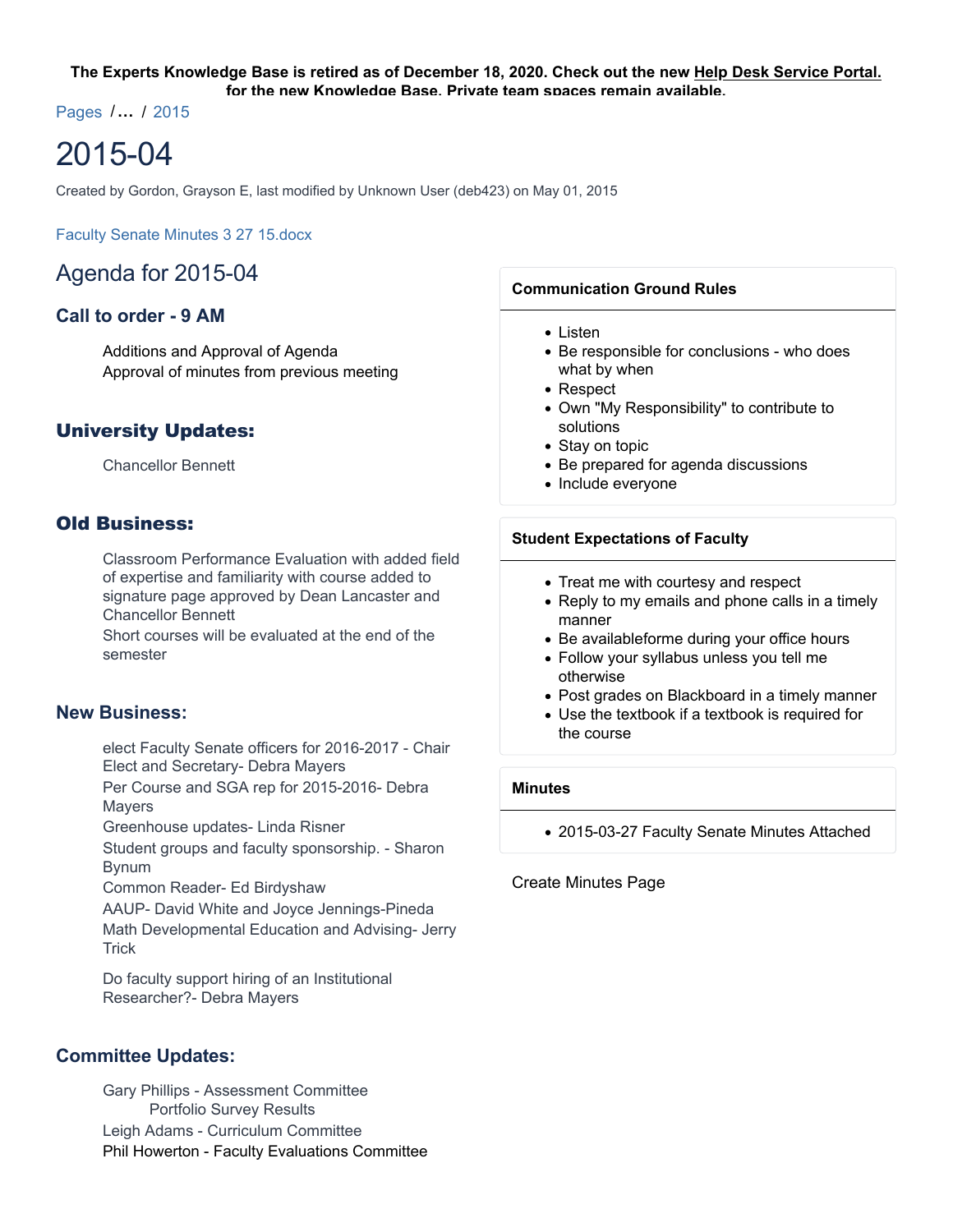Advisor Evaluation- Debra Mayers Barbara Nyden- Handbook Committee Appendix A Intellectual Property Gary Phillips - Public Affairs Joyce Jennings-Pineda - Institutional Analysis Committee (IAC) Recommendations from IAC regarding Budget **Issues** Disbursement of Administrative evaluations to full-time faculty

## **Announcements:**

# Academic Affairs

**Missouri Campus Compact is pleased to announce our annual mini grant application is now available and the funding awards have been increased for the 2015-2016 year. All proposals are due April 15th.**

**We have two mini grants available:**

**1. Institutions may apply for up to \$1000 to fund activities that: 1) Seek to educate about, create, or enhance public scholarship as a legitimate and rigorous form of scholarly work on a member campus; 2) promote the use of service-learning as a teaching pedagogy; and/or 3) create or build upon civic engagement initiatives on campus for the 2015-2016 academic year. ONLY ONE INSTITUTION-WIDE PROPOSAL PER MEMBER INSTITUTION MAY BE SUBMITTED.**

 **2. Faculty and Staff may apply for up to \$500 to fund activities that seek to 1) redesign an existing course or project to include community engagement as a teaching and learning strategy; 2) develop a new course, program, or project focused on community engagement; 3) conduct research with/on undergraduate students on the impact of service-learning/community engagement/public scholarship on students or community agencies; or 4) research conducted by a faculty or staff member with a community agency for the benefit of the community agency. Only one submission per faculty/staff member will be considered.**

**The Notice of Funds Available and the applications are available on the Missouri Campus Compact website. Please let me know if you have any questions or need further assistance.**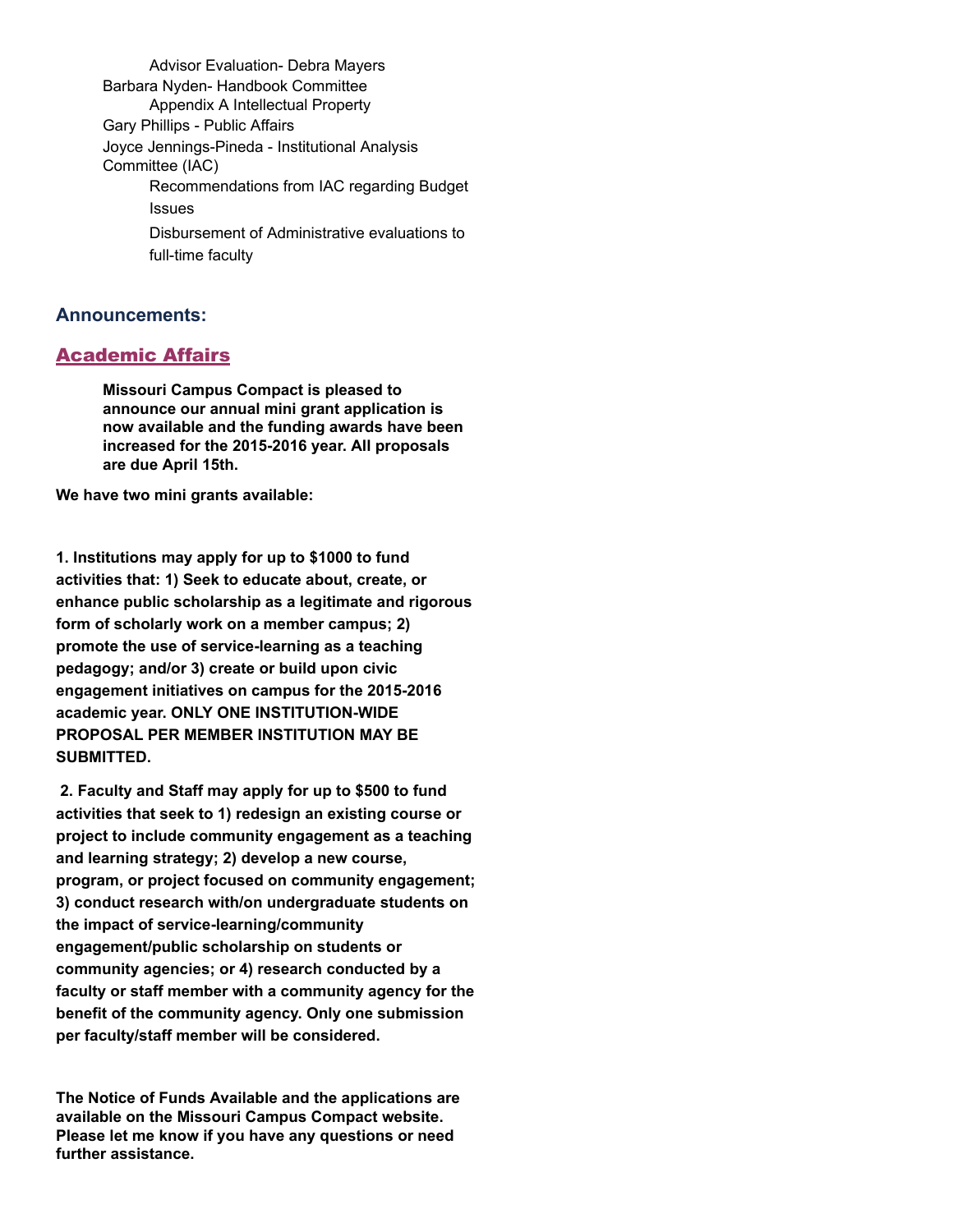**Tabitha Underwood, Ph.D. Executive Director Missouri Campus Compact Missouri State University 901 S. National Ave | Springfield, MO 65897 417-836-3103 (o) | 471-836-3105 (f)**

**http://missouricampact.missouristate.edu**

**FACULTY AND STAFF DIVERSITY TRAINING: Dr. A. Leslie Anderson and Lyle Foster, co-instructors will provide "Dividing Diversity Differently" training to all faculty and staff on April 28, 2015, please mark your calendars and plan to attend. Prior registration is required through the Learning Management System. Register by going to MyMissouriState.Edu select the Profile tab and click on the My Learning Connection located in the Professional Development Channel. Click on Course Catalog and select Show All Classes to display the class list. Click on Choose Category drop down and select Professional Development – West Plains. This will provide you the list of classes offered for West Plains. Click the Add To Cart button next to the "Dividing Diversity Differently" session that you wish to attend. Go to the Shopping Cart located in the lower left corner of your screen click Check Out button. Click the Finalize button to complete your registration. You will receive a message upon successful completion. If you have any questions please contact Brenda Malkowski at**

**brendamalkowski@missouristate.edu or 5-7966. ASK Week is Monday, April 6 through Friday, April 10, 2015.**

**Commencement Sat. May 16 at 10:00am. At theWest Plains Civic Center. Fcaulty Group photo at 9:00am**

**Title IX requires college students to receive training in matters of sexual conduct.** 

**Please encourage your students to attend one of the two performances: April 29, 2015 - Title IX Program – MSU "Giving Voice" Troupe, West Plains Civic Center Theater, 11:00 am – 12:30 pm or 2:00 pm – 3:30 pm**

**Please encourage students to walk in graduation. Emergency Grant Funds may be used to apply for funding the \$27.00 cap and gown fee**

**Transfer Advising Workshop Friday, March 27th from noon to 3 p.m. L205. Lunch provided with RSVP to Cindy Bridges .**

**Now is also a great time to check for open**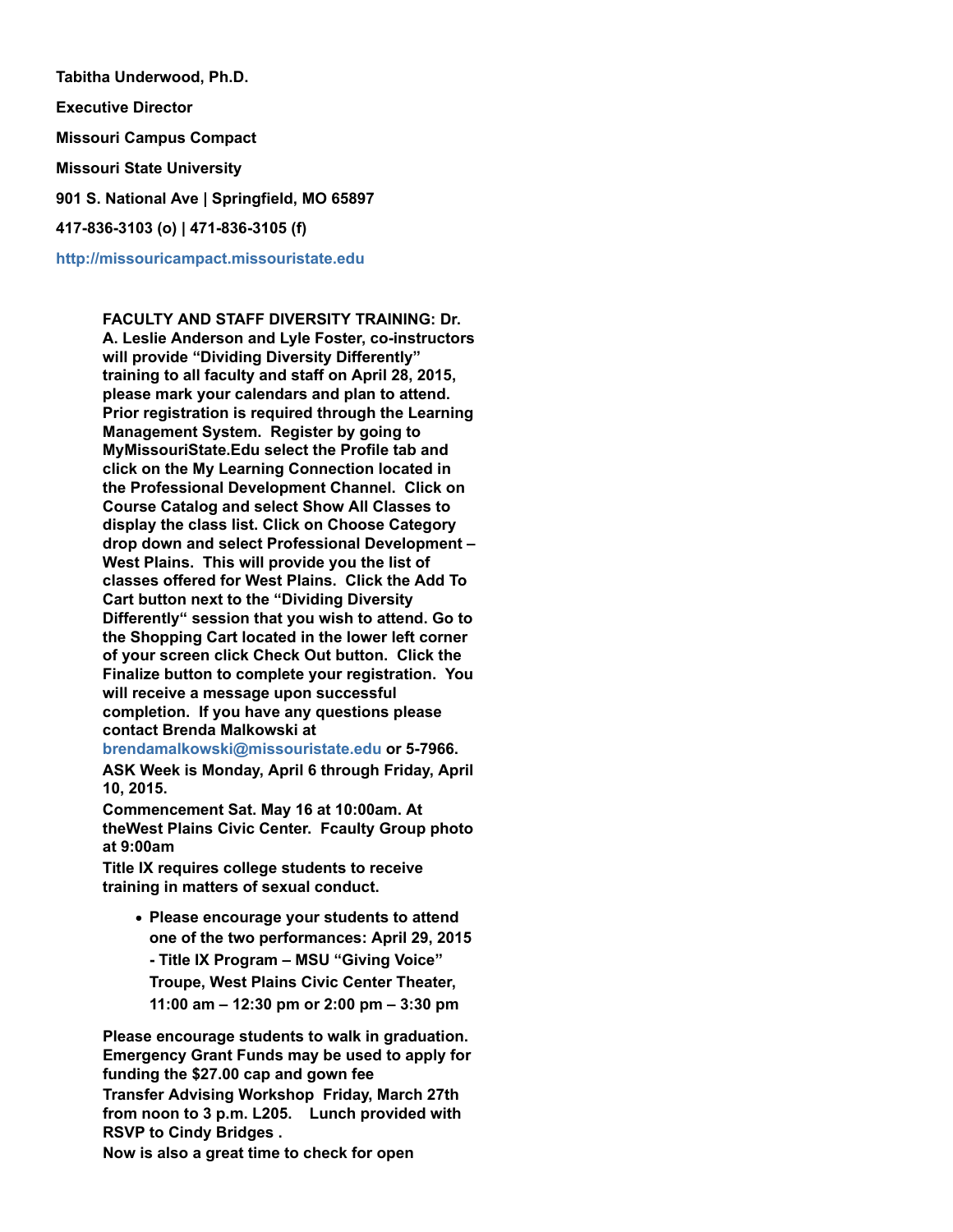**referrals in MapWorks**

**Schedules arrive March 30, 2015 IDS 110 Planning Meeting: 3/27 or 4/10 at 2:30 in T210**

**Public Affairs Conference, "The Ethical Citizen: Can You Make a Difference?," April 14-17 by offering area residents the opportunity to hear conference speakers via interactive television (ITV). West Plains campus will hold a panel discussion following the Springfield Panel discussion on Friday April 17 titled "Ferguson and Beyond; race relations in modern America". Lunch provided at 11:30 (M116) , Springfield panel noon-1:30, West Plains panel 1:30-2:30 (m112) Faculty Spring Library Book Orders Due Friday, May 8! Please begin collecting library book orders and submit them in person at the library or send by email to**

#### **SylviaKuhlmeier@MissouriState.edu.**

**Kid's College in need of Instructors/ Classes. July 6-9, from noon to 5 p.m. each day. Designed for students in grades 4-8, please contact Emily Gibson at University/Community Programs at 255-7966 or by email at emilygibson@missouristate.edu**

# Campus Departments

**Annual Auction April 10. Are any Depts./Divisions planning to have items in the auction? Descriptions needed by March 27 to ErynWalters@MissouriState.edu ( 5-7923). 6:00 PM - 9:00 PM, Civic Center Exhibit Hall MDHE has agreed to refund the one credit hour of A+ that students had to pay Peggy Stacey retires 3/31/15. She has been a hard-working dependable Registtration and Records Assistant. Please e-mail her your wellwishes Doors are still being left unlocked from weekend usage. Please check and be sure the door has locked behind you when leaving All are invited to attend a free screening of the documentary "First Generation" at 7 p.m. Saturday, March 28, in Melton Hall Room 112 Student volunteers needed to help with a Kid's**

**(age 5-15) "Fishing Rodeo" to be held on Memorial Day Weekend from 8-12. Lunch will be provided. This is sponsored by the Optimist Club in conjunction with Fish And Game Commission. It will be held at some pond 2 miles off of BB past Golf Course. The point of contact is Mr. Ron Dawson (Washington Ave Car lot) at 255-2452. Shirts from Operation 50K still here that have VOLUNTEER across the back that can be utilized. Contact Office of Student Services for those (255-7255)**